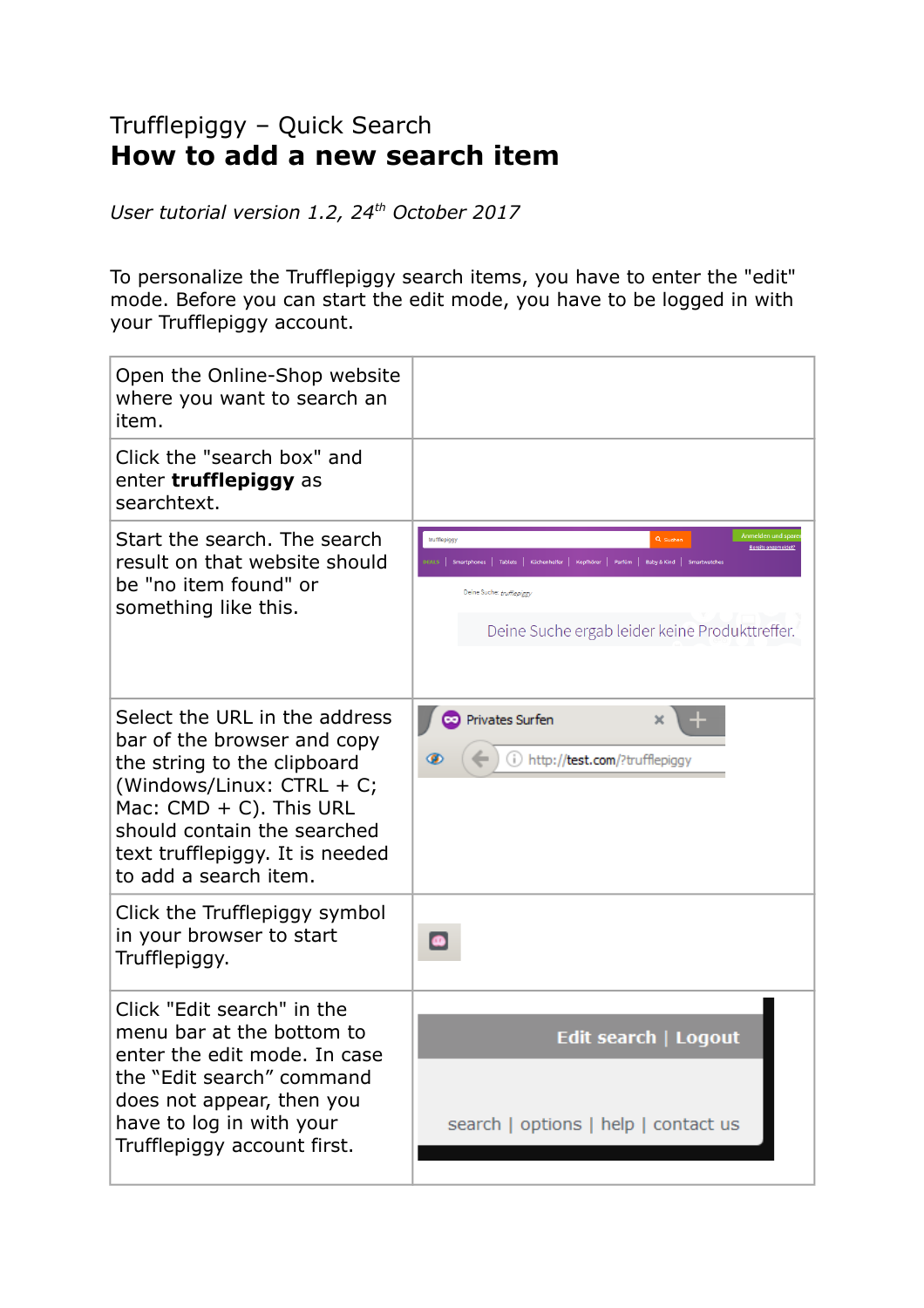| At the top of the available<br>search items click in the "Filter<br>search items" box.                                                                                                                                                                                                                                                                                                                                                            | Edit Search                                                                                     |
|---------------------------------------------------------------------------------------------------------------------------------------------------------------------------------------------------------------------------------------------------------------------------------------------------------------------------------------------------------------------------------------------------------------------------------------------------|-------------------------------------------------------------------------------------------------|
|                                                                                                                                                                                                                                                                                                                                                                                                                                                   | 359 available search items                                                                      |
|                                                                                                                                                                                                                                                                                                                                                                                                                                                   | Filter search items                                                                             |
|                                                                                                                                                                                                                                                                                                                                                                                                                                                   |                                                                                                 |
| Enter some dummy text. Now<br>the box where the search<br>items were listed shows a<br>short description of how to<br>add a new search item.                                                                                                                                                                                                                                                                                                      | 0 available search items                                                                        |
|                                                                                                                                                                                                                                                                                                                                                                                                                                                   | dummy                                                                                           |
|                                                                                                                                                                                                                                                                                                                                                                                                                                                   | It seems we don't have that<br>truffle in store for you. But you<br>can easily add it yourself: |
|                                                                                                                                                                                                                                                                                                                                                                                                                                                   | 1. Go to your desired website<br>and search for "trufflepiggy"                                  |
|                                                                                                                                                                                                                                                                                                                                                                                                                                                   | 2. Copy and paste the URL below<br><b>Search URL</b>                                            |
|                                                                                                                                                                                                                                                                                                                                                                                                                                                   |                                                                                                 |
| Click into the box "2. copy and<br>paste the URL below" and<br>paste the URL you already<br>copied in step 4). It is<br>important that the keyword<br>trufflepiggy is still in this URL.<br>In case this keyword is<br>misspelled, adding the new<br>URL will fail and an error<br>message "The keyword<br>trufflepiggy is missing in the<br>URL" appears. You may now<br>edit the keyword in the URL<br>box in order to continue the<br>process. | 2. Copy and paste the URL below                                                                 |
|                                                                                                                                                                                                                                                                                                                                                                                                                                                   | http://test.com/?trufflepiggy                                                                   |
| Click in box "3. Name it" and<br>Trufflepiggy will suggest a<br>name for the new entry.                                                                                                                                                                                                                                                                                                                                                           | 3. Name it. Add extra information<br>in parenthesis.<br>Test(com)                               |